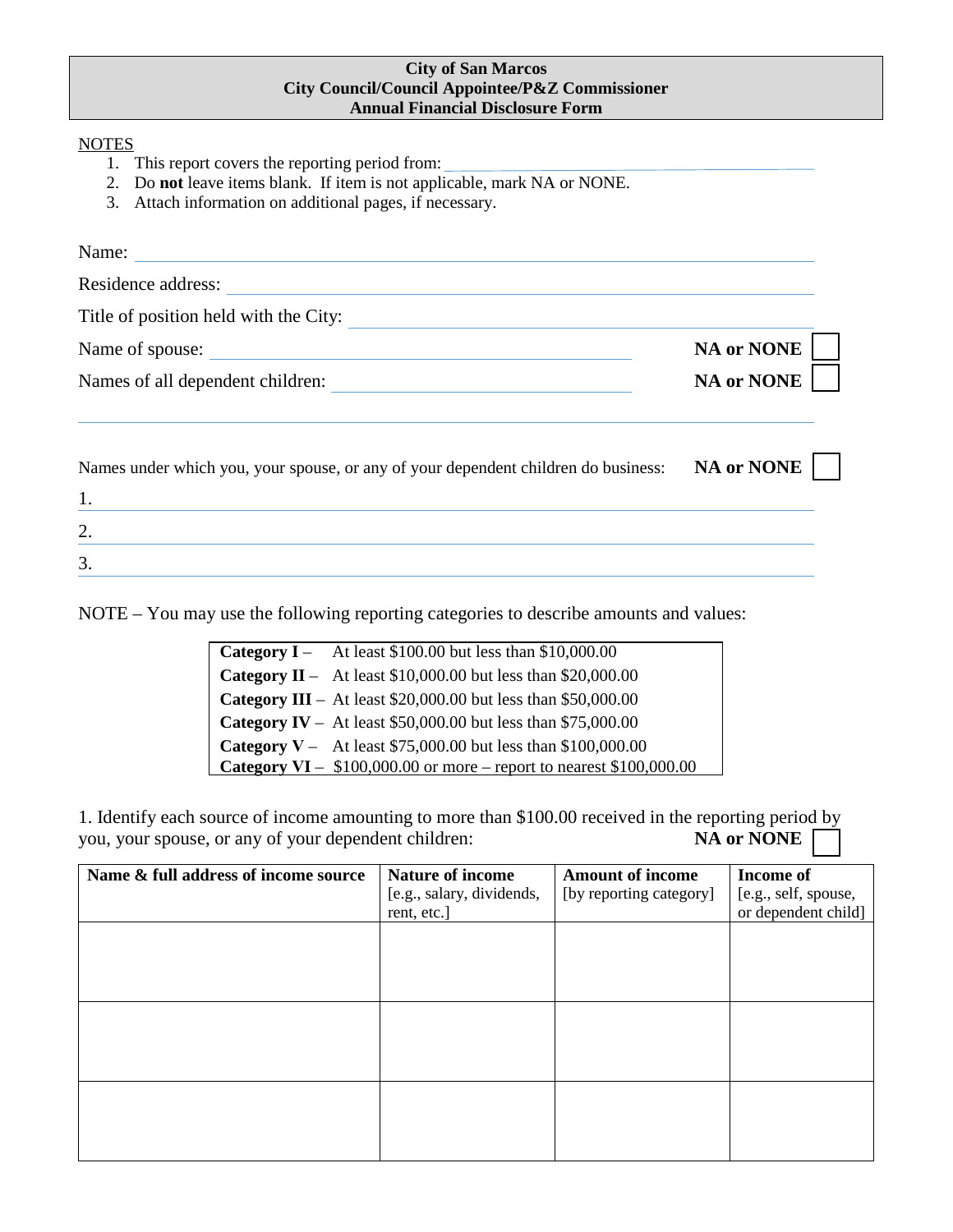2. Identify each option held, owned, acquired or sold by you, your spouse, or any of your dependent children during the reporting period: **NA or NONE** 

| Nature of option           | <b>Amount of transaction</b> | Name & full address of other parties |
|----------------------------|------------------------------|--------------------------------------|
| [real estate, stock, etc.] | [by reporting category]      | to the transaction                   |
|                            |                              |                                      |
|                            |                              |                                      |
|                            |                              |                                      |
|                            |                              |                                      |
|                            |                              |                                      |
|                            |                              |                                      |
|                            |                              |                                      |
|                            |                              |                                      |
|                            |                              |                                      |
|                            |                              |                                      |
|                            |                              |                                      |

3. Identify each business entity, nonprofit entity or union in which you, your spouse, or any of your dependent children was a partner, manager, officer, member of the board of directors, proprietor or beneficiary during the reporting period:<br>NA or NONE beneficiary during the reporting period:

| Name & full address of business or nonprofit entity or union | <b>Position held</b> |
|--------------------------------------------------------------|----------------------|
|                                                              |                      |
|                                                              |                      |
|                                                              |                      |
|                                                              |                      |
|                                                              |                      |
|                                                              |                      |
|                                                              |                      |
|                                                              |                      |
|                                                              |                      |
|                                                              |                      |

4. Identify each business entity, nonprofit entity or union in which you, your spouse, or any of your dependent children had an ownership interest with a fair market value of more than \$100.00 at any time during the reporting period:<br> **NA or NONE** during the reporting period:

| Name & full address of business<br>or nonprofit entity or union | <b>Description of ownership</b><br>interest [e.g., owner,<br>partner, stockholder] | <b>Value of</b><br>ownership<br>interest<br>[by reporting]<br>category] | Number of<br>shares<br>held/shares<br>issued<br>[if applicable] | Net gain or<br>loss from<br>sale of stock<br>[by reporting]<br>category] |
|-----------------------------------------------------------------|------------------------------------------------------------------------------------|-------------------------------------------------------------------------|-----------------------------------------------------------------|--------------------------------------------------------------------------|
|                                                                 |                                                                                    |                                                                         |                                                                 |                                                                          |
|                                                                 |                                                                                    |                                                                         |                                                                 |                                                                          |
|                                                                 |                                                                                    |                                                                         |                                                                 |                                                                          |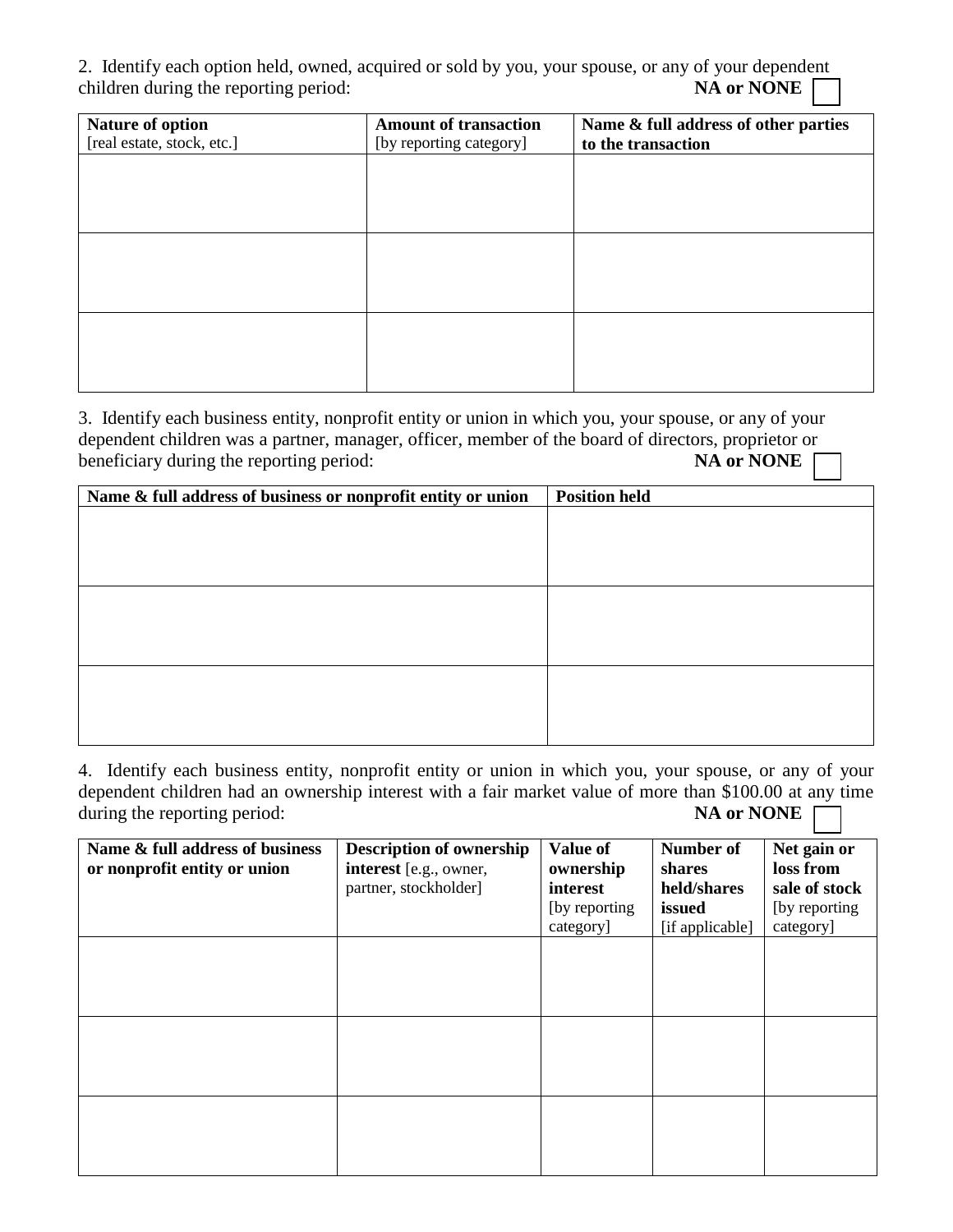5. Identify any real property in the City or ETJ in which you, your spouse, or any of your dependent children had an interest as owner, beneficial owner (holder of a mortgage), business owner (partner in a partnership; or board member, officer or owner of more than 5% of stock of a corporation), or a leaseholder:

**NA or NONE**

| <b>Full address or legal</b><br>description | Name & full address<br>of owner $(s)$<br>[if other than you, your<br>spouse or children] | Fair market value<br>[by reporting category]<br>and present use | <b>For leased</b><br>property, annual<br>rental amount<br>[by reporting]<br>category] | <b>Homestead</b><br>exemption<br>on this<br>property? |
|---------------------------------------------|------------------------------------------------------------------------------------------|-----------------------------------------------------------------|---------------------------------------------------------------------------------------|-------------------------------------------------------|
|                                             |                                                                                          |                                                                 |                                                                                       |                                                       |
|                                             |                                                                                          |                                                                 |                                                                                       |                                                       |
|                                             |                                                                                          |                                                                 |                                                                                       |                                                       |

6. Identify persons, business entities or guarantors to whom you, your spouse, or any of your dependent children owed a debt of more than \$100.00 during the reporting period (not including debts owed to persons related within the second degree of consanguinity or affinity, or loans to a political campaign which were reported as required by law): **NA** or NONE

| Name & full address of person, business entity or<br>guarantor to which debt was owed | <b>Amount of debt</b><br>[by reporting category] | <b>Amount of repayment</b><br>during reporting period<br>[by reporting category] |
|---------------------------------------------------------------------------------------|--------------------------------------------------|----------------------------------------------------------------------------------|
|                                                                                       |                                                  |                                                                                  |
|                                                                                       |                                                  |                                                                                  |
|                                                                                       |                                                  |                                                                                  |
|                                                                                       |                                                  |                                                                                  |

7. Provided this information is not privileged by law, identify persons, business entities or guarantors who owed you, your spouse, or any of your dependent children a debt of more than \$100.00 during the reporting period (not including debts owed by persons related within the second degree of consanguinity or affinity: **NA or NONE**

| Name & full address of person, business entity or | <b>Amount of debt</b>   | <b>Amount of repayment</b> |
|---------------------------------------------------|-------------------------|----------------------------|
| guarantor that owed the debt                      | [by reporting category] | during reporting period    |
|                                                   |                         | [by reporting category]    |
|                                                   |                         |                            |
|                                                   |                         |                            |
|                                                   |                         |                            |
|                                                   |                         |                            |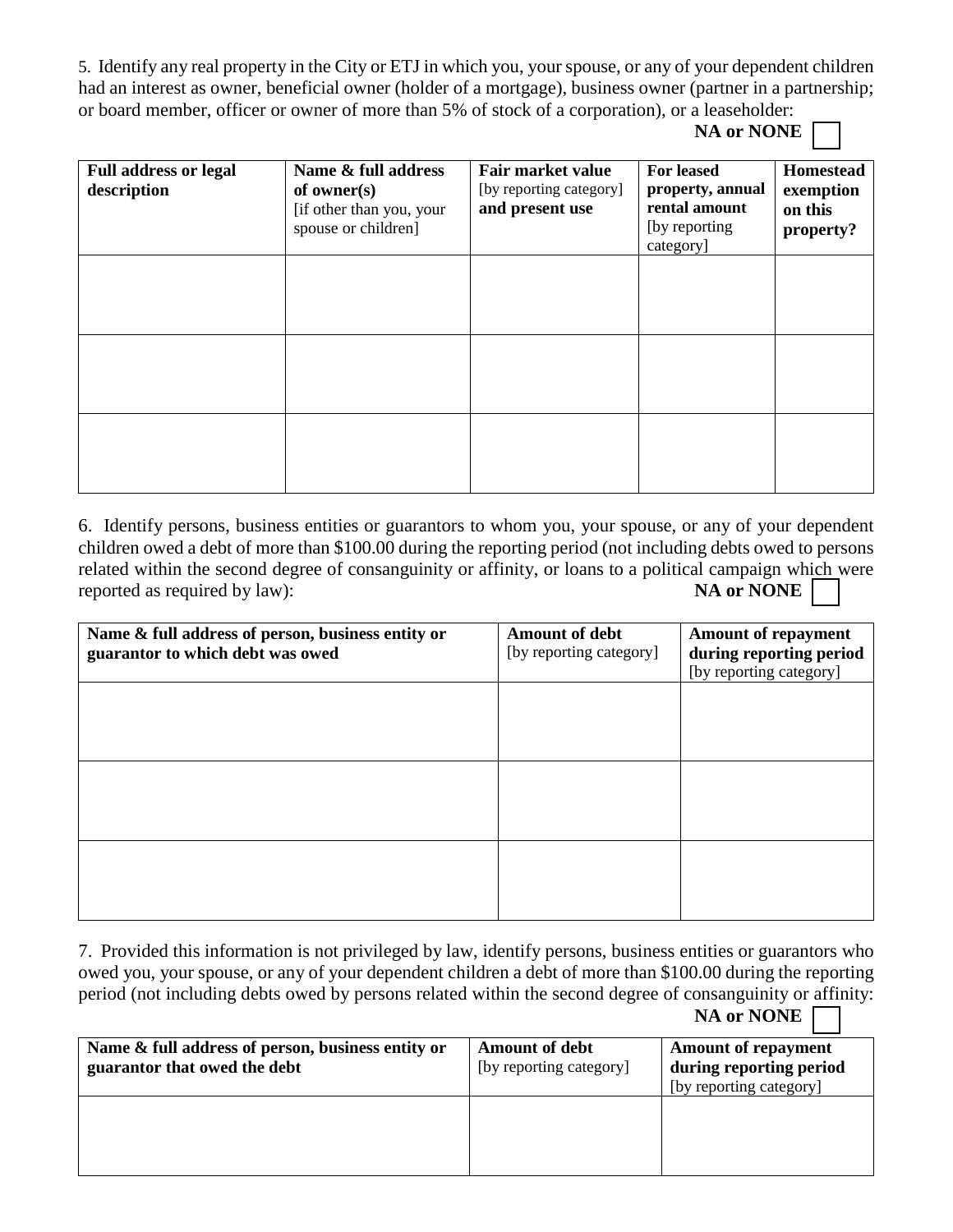| Name & full address of person, business entity or<br>guarantor that owed the debt | <b>Amount of debt</b><br>[by reporting category] | <b>Amount of repayment</b><br>during reporting period<br>[by reporting category] |
|-----------------------------------------------------------------------------------|--------------------------------------------------|----------------------------------------------------------------------------------|
|                                                                                   |                                                  |                                                                                  |
|                                                                                   |                                                  |                                                                                  |

8. Identify the source of each gift or accumulation of gifts from one source of more than \$100.00 in value received during the reporting period by you, your spouse, or any of your dependent children, or received by another person for the use and benefit of you, your spouse, or any of your dependent children (not including (1) a gift received from a relative if given because of kinship, or (2) a gift received by will, by intestate succession or as distribution from an inter vivos or testamentary trust established by a spouse or ancestor): **NA or NONE**

| Name $\&$ full address of source of gift(s) | <b>Description of gift(s)</b> | Amount or value of gift(s)<br>[by reporting category] |
|---------------------------------------------|-------------------------------|-------------------------------------------------------|
|                                             |                               |                                                       |
|                                             |                               |                                                       |
|                                             |                               |                                                       |
|                                             |                               |                                                       |
|                                             |                               |                                                       |
|                                             |                               |                                                       |

9. Provided this information is not privileged by law, if you were the owner of 5% or more of any business entity during the reporting period, list all customers from whom the entity received at least 10% of its gross income during the reporting period: **NA or NONE** 

| Name & full address of customer |  |
|---------------------------------|--|
|                                 |  |
|                                 |  |
|                                 |  |
|                                 |  |
|                                 |  |
|                                 |  |
|                                 |  |
|                                 |  |
|                                 |  |
|                                 |  |
|                                 |  |
|                                 |  |
|                                 |  |
|                                 |  |
|                                 |  |
|                                 |  |